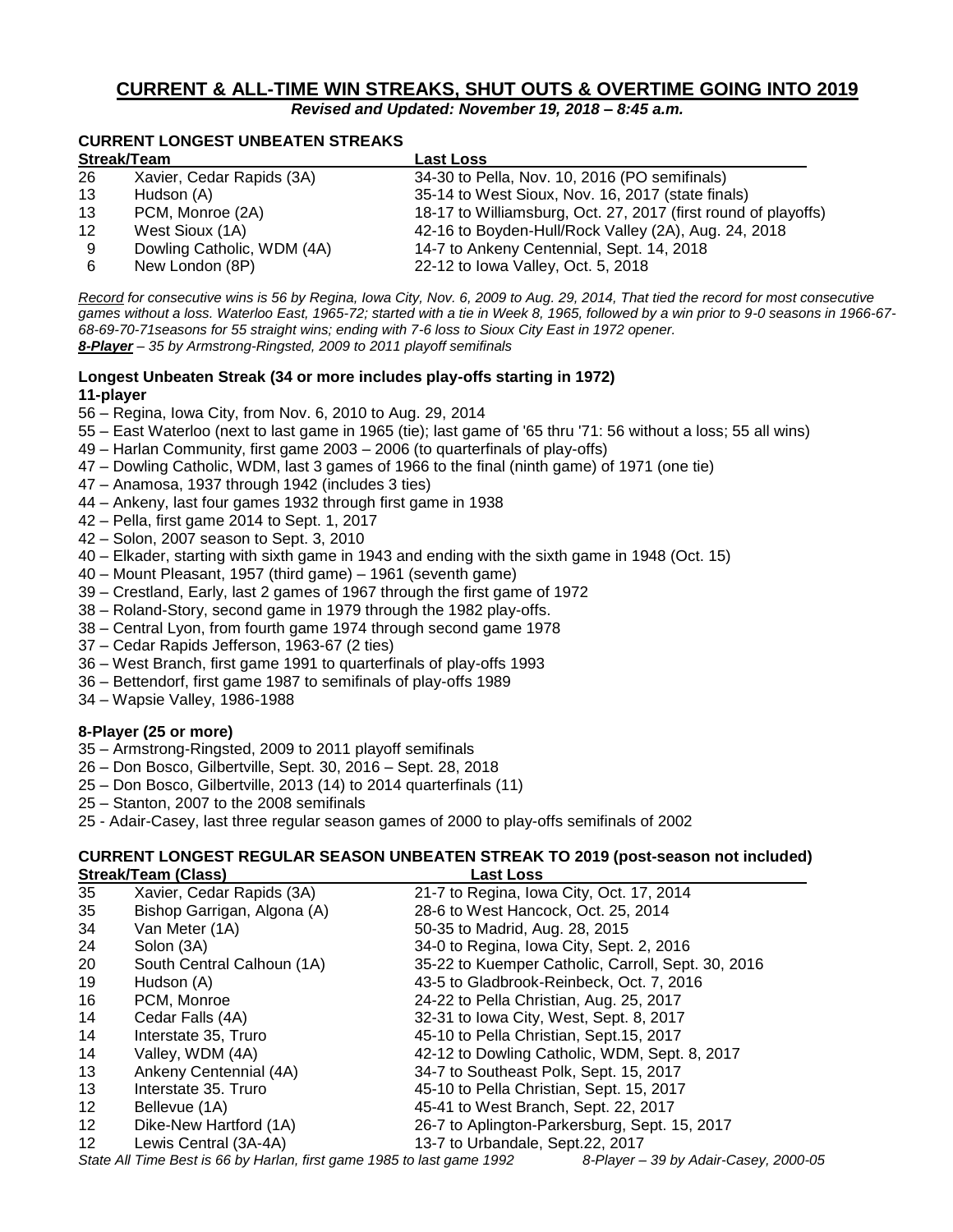## **Longest Regular Season Unbeaten Streak (35 or more; no post season) 11-player**

- 66 Harlan Community, first game 1985 to last game in 1992
- 62 West Branch, last 7 games 1990 through first game 1997
- 56 East Waterloo (next to last game in 1965 (tie); last game of '65 thru '71: 56 without a loss; 55 all wins)
- 51 Madrid, last 6 games in 1994 through 1999
- 47 Anamosa, 1937 through 1942 (includes 3 ties)
- 47 Dowling Catholic, WDM, last 3 games of 1966 to the final (ninth game) of 1971 (one tie)
- 46 Harlan Community, 2003 second game 2008
- 44 Ogden, last seven games in 1980 through 1984 season
- 44 Roland-Story, second game 1979 through 1984
- 44 Ankeny, last four games 1932 through first game in 1938
- 42 Clear Lake, Sept. 21, 2007 through Aug. 31, 2012
- 41 Wapsie Valley, 1986-90
- 40 Central, Elkader, October 21, 1943 through October 14, 1948
- 40 Mount Pleasant, 1957 (third game) 1961 (seventh game)
- 40 Emmetsburg, third game 1977 to second game 1982
- 40 Emmetsburg, last four games in 1995 thru 1999
- 39 Regina, Iowa City, 2009 to start of 2014
- 39 Crestland, Early, last 2 games of 1967 through the first game of 1972
- 38 Emmetsburg, Oct. 26, 2007 through August 31, 2012
- 37 Pella Oct. 19, 2012 to Sept. 1, 2017
- 37 Regina, Iowa City, from Oct. 16, 2009 to Aug. 29, 2014
- 37 Cedar Rapids Jefferson, 1963-67 (2 ties)
- 36 North Fayette, West Union, 2004 2007
- 36 Emmetsburg, last two games, 1982 to second game 1987
- 36 St. Albert, Council Bluffs, Sept. 5, 2008 to Aug. 31, 2012
- 35 Webster City, 1984-88
- **35 – Xavier, Cedar Rapids, since Oct. 17, 2014**
- **35 – Bishop Garrigan, Algona 2015 season to present**

# **8-player (26 or more)**

- 39 Adair-Casey, last three regular season games, 2000 through 2005 opener
- 37 Don Bosco, Gilbertville, 2012 Sept. 23, 2016 (+2 from Class A, 2011) Total 39
- 30 Stanton from Oct. 6, 2006 to Aug. 27, 2010
- 26 Aurelia, last game 2001 to eighth game 2004
- 23 Armstrong-Ringsted, 2009 to 2011\*
- *\* In an 11-player sharing agreement in 2012*

#### **CURRENT LONGEST DISTRICT/CONFERENCE UNBEATEN STREAK TO 2019 (post-season not included) Streak/Team Last Loss**

| 27      | Xavier, CR (3A)                 | 7-6 to Epworth, Western Dubuque, Oct. 3, 2014                                                       |
|---------|---------------------------------|-----------------------------------------------------------------------------------------------------|
| 25      | Bishop Garrigan, Algona (A)     | 28-6 to West Hancock, Oct. 25, 2014                                                                 |
| 25      | Van Meter (1A)                  | 32-14 to Central Decatur, Oct. 25, 2014                                                             |
| 24      | Bettendorf (4A)                 | 9-3 to Assumption, Davenport, Oct. 18, 2013                                                         |
| 22      | Boyden-Hull/Rock Valley (2A-3A) | 49-35 to Bishop Heelan, Oct. 2, 2015                                                                |
| 21      | Solon (3A)                      | 21-17 to Maquoketa, Oct. 9, 2015                                                                    |
| 20      | PCM, Monroe (2A)                | 42-6 to Albia, Oct. 16, 2015                                                                        |
| 19      | South Central Calhoun           | 35-22 to Kuemper Catholic, Carroll, Sept. 30, 2016                                                  |
| 16      | Valley, WDM (4A)                | 16-14 to Ankeny Centennial, Oct. 16, 2015                                                           |
| 15      | Hudson (A)                      | 43-5 to Gladbrook-Reinbeck, Oct. 7, 2016                                                            |
| 14      | lowa City, West (4A)            | 39-20 to Prairie, Cedar Rapids, Sept. 23, 2016                                                      |
| 12      | North Scott (3A-4A)             | 27-24 to Dubuque, Hempstead, Sept. 23, 2016                                                         |
| $12 \,$ | Cedar Falls (4A)                | 21-14 to Cedar Falls, Oct. 7, 2016                                                                  |
| 11      | Ankeny Centennial (4A)          | 31-17 to Dowling Catholic, WDM Oct. 14, 2016                                                        |
|         |                                 | State Best is 64 by Emmetsburg, 1995-2004 & Dowling Catholic, WDM - DM Metro Conference, 1967-1977; |

*8-Player – 29 by Adair-Casey, 2000-05*

# **Longest Conference or District Win Streak (48 or more) 11-player**

64 – Emmetsburg, 1995 (last 4) – through first six in 2004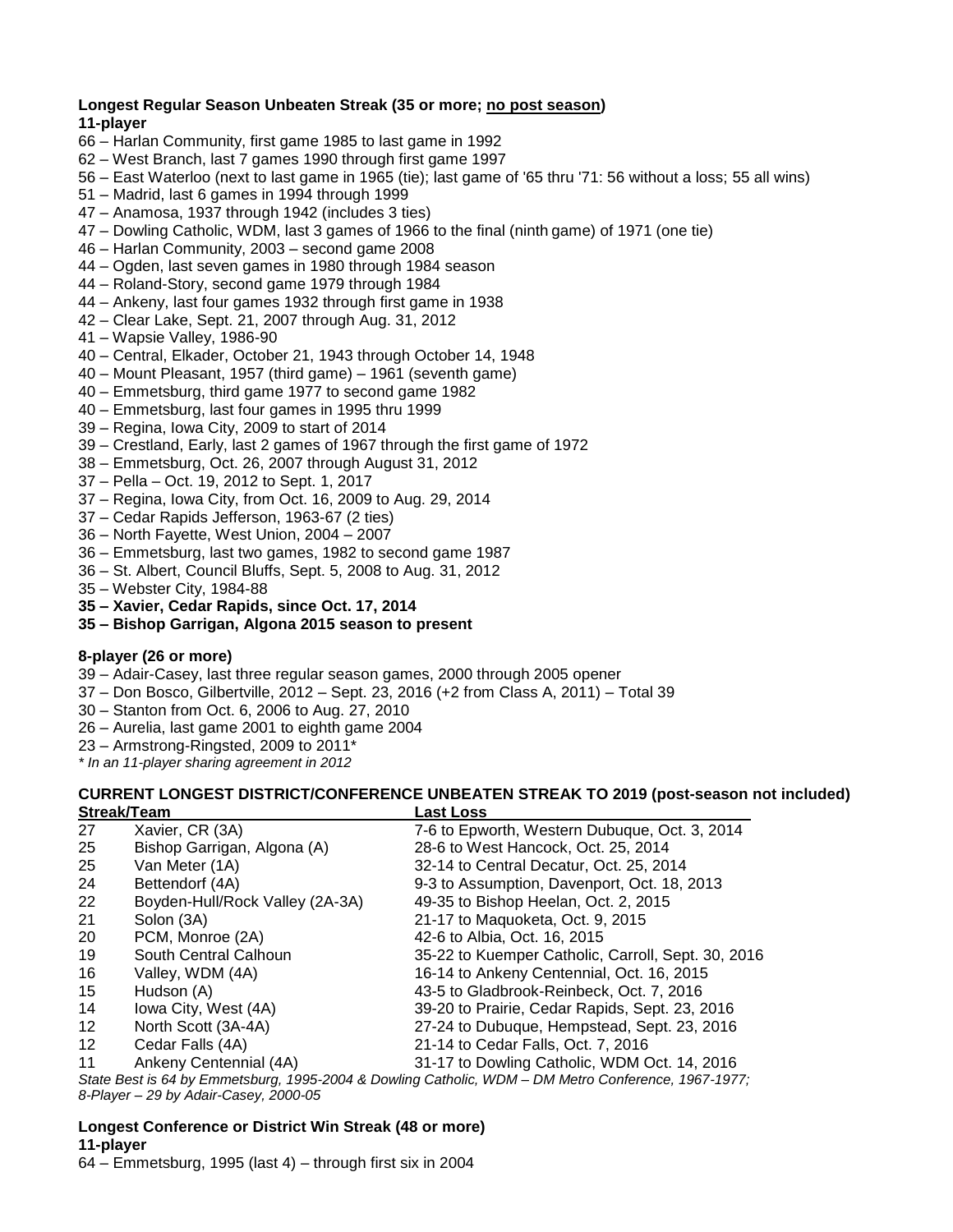- 64 Dowling Catholic, WDM, (Des Moines Metro Conference), 1967 to the second conference game in 1977
- 57 Regina, Iowa City, District win streak Oct. 23, 2009 to October 19
- 57 Harlan Community, 2003 to Sept. 16, 2011
- 56 Harlan, first conference game 1985 to final district game in 1992
- 54 Madrid, last 6 district games 1994 through first four district games, 2001
- 53 St. Albert, Council Bluffs, Sept. 15, 2006 to Sept. 12, 2014
- 53 West Branch, 1990 conference season through the first 3 district games, 1997

#### **8-player (25 or more)**

- 29 Adair Casey, last three 2000 through 2005 conference opener
- 28 Don Bosco, Gilbertville, regular season 2011 ([1] in Class A) through 8-Player 2012 to Sept. 23, 2016 (Tot 28)
- 25 Stanton Oct. 6, 2006 to Oct. 1, 2010

# **Most Consecutive Shut-outs (8 or more)**

# **11-player**

- 13 Fremont-Mills, 1970 (final 8)-1971 (first 5)
- 13 Jefferson, 1951 (last 4)-1952 all 9 regular season (below, 152-0)
- 13 Garner, 1932-33
- 13 Traer, 1928-30
- 11 Mount Pleasant, 1962 (last game 1), 1963 (9 games), 1964 (first game)
- 10 Webster City (last two games in 1935, all of 1936 season)
- 10 Clear Lake, 1933 (last game); 1934 8 games; 1935 first game
- 10 Denison, 1905 (last game) only 4 games in 1906 and first five games in 1907
- 9 Clay Central, 1965
- 9 Jefferson, 1952 (season; see 13 above)
- 9 Holstein, 1939
- 9 Elliott, 1932
- 9 Garner, 1932
- 9 Jefferson, 1928
- 8 Treynor 2003
- 8 Carson-Macedonia, 1973
- 8 Baxter, 1959
- 8 Montezuma, 1948
- 8 Postville, 1948
- 8 Guthrie Center, 1939
- 8 Webster City, 1936
- 8 Clear Lake, 1934
- 8 Traer, 1929
- 8 Harlan, 1900-01

#### **8-player**

None reported

# **Unbeaten, Unscored Upon Seasons**

## **11-Player**

Carson-Macedonia, 1973 (8 games) Clay Central, 1965 (9 games) Mount Pleasant, 1963 (9 games) Jefferson, 1952 (9 games) Montezuma, 1948 (8 games) Postville, 1948 (8 games) Holstein, 1939 (9 games) Guthrie Center, 1939 (8 games) Webster City, 1936 (8 games) Clear Lake, 1934 (8 games) Elliott, 1932 (9 games) Garner, 1932 (9 games) Traer, 1929 (8 games) Jefferson, 1928 (9 games) Harlan, 1901 (7 games)